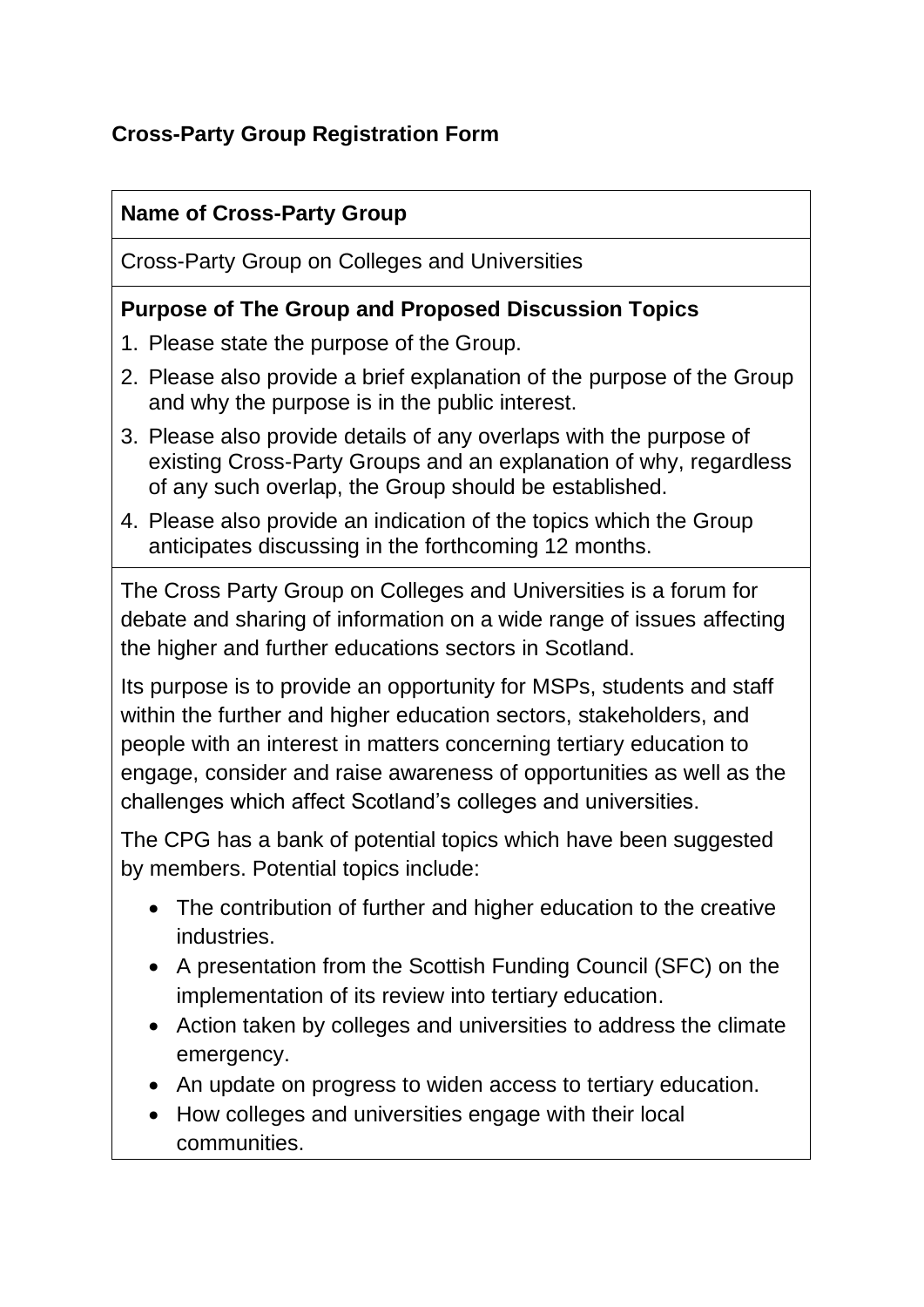• The new Turing Scheme and outward student mobility.

Members have been encouraged to submit ideas for future topics.

### **MSP Members of the Group**

Please provide names and party designation of all MSP members of the Group.

Liz Smith MSP (Scottish Conservatives)

Kaukab Stewart MSP (Scottish National Party)

Michael Marra MSP (Scottish Labour)

Michelle Thomson MSP (Scottish National Party)

Maggie Chapman MSP (Scottish Greens)

Clare Adamson MSP (Scottish National Party)

Beatrice Wishart MSP (Scottish Liberal Democrats)

# **Non-MSP Members of the Group**

For organisational members please provide only the name of the organisation, it is not necessary to provide the name(s) of individuals who may represent the organisation at meetings of the Group.

| Individuals   | <b>Professor Matthew MacIver</b><br>Mr Terry Brotherstone<br>Ms Carolynne Hunter |
|---------------|----------------------------------------------------------------------------------|
| Organisations | <b>Universities Scotland</b>                                                     |
|               | <b>Colleges Scotland</b>                                                         |
|               | <b>Abertay University</b>                                                        |
|               | Architecture & Design Scotland                                                   |
|               | <b>City of Glasgow College</b>                                                   |
|               | Dundee & Angus college                                                           |
|               | Educational Institute Of Scotland (EIS)                                          |
|               | <b>Edinburgh Napier University</b>                                               |
|               | <b>Edinburgh University Students' Association (EUSA)</b>                         |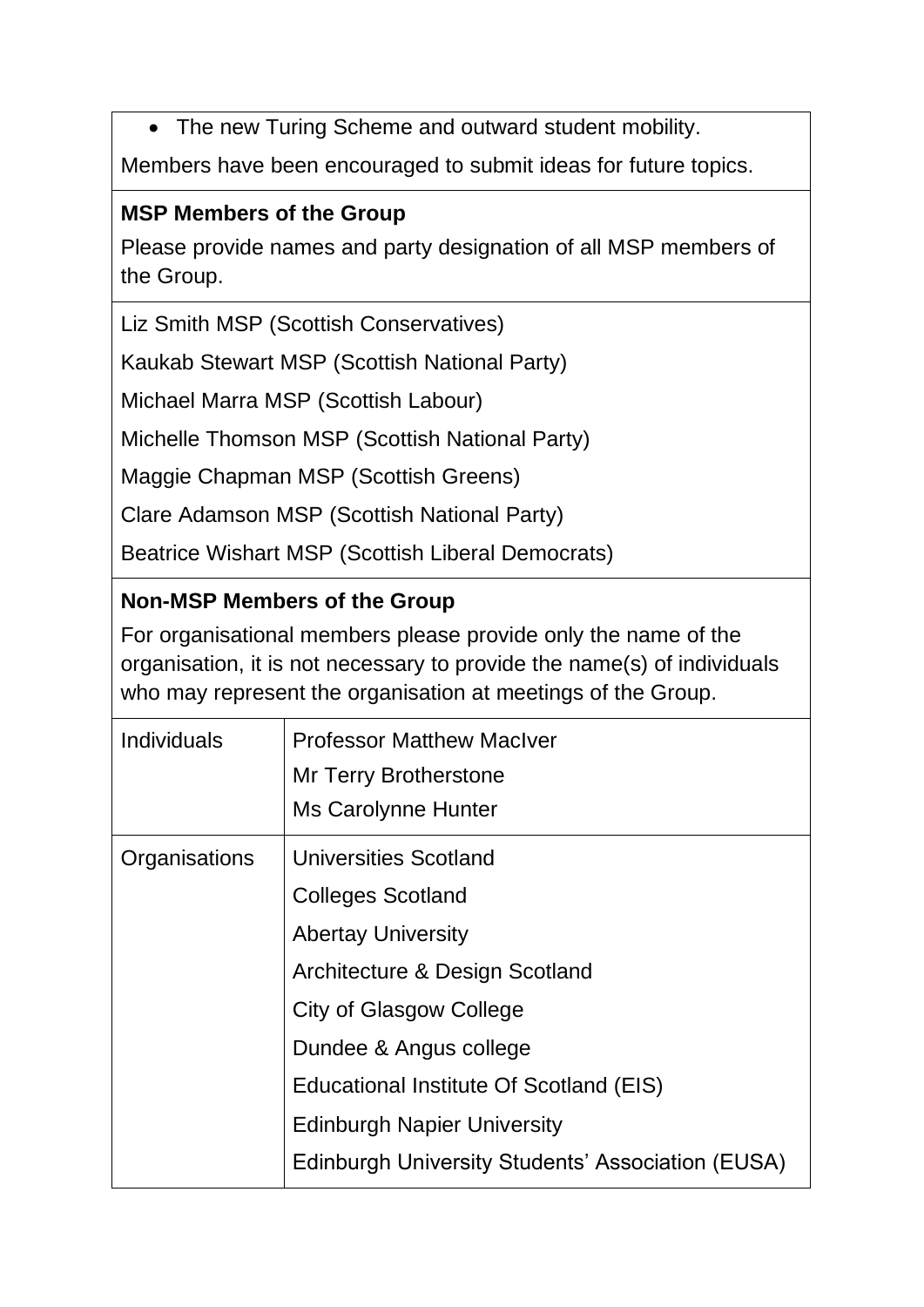| <b>Glasgow Caledonian University</b>              |
|---------------------------------------------------|
| <b>Glasgow Clyde College</b>                      |
| <b>Heriot-Watt University</b>                     |
| <b>Higher Education Academy in Scotland</b>       |
| <b>LEAD Scotland</b>                              |
| <b>North East Scotland College</b>                |
| <b>NUS Scotland</b>                               |
| Open University in Scotland                       |
| Pagoda PR                                         |
| Perth College UHI                                 |
| Queen Margaret University, Edinburgh              |
| <b>Robert Gordon University</b>                   |
| <b>Royal Conservatoire of Scotland</b>            |
| <b>Scotland China Education Network (SCEN)</b>    |
| Scottish Development International                |
| <b>Scottish Enterprise</b>                        |
| <b>Scottish Funding Council</b>                   |
| <b>Skills Development Scotland (SDS)</b>          |
| sparqs - student partnerships in quality Scotland |
| <b>Thorntons Law LLP</b>                          |
| <b>UCU Scotland</b>                               |
| Unite the Union                                   |
| University of Aberdeen                            |
| University of Dundee                              |
| University of Edinburgh                           |
| <b>University of Glasgow</b>                      |
| University of the Highlands & Islands             |
| University of St Andrews                          |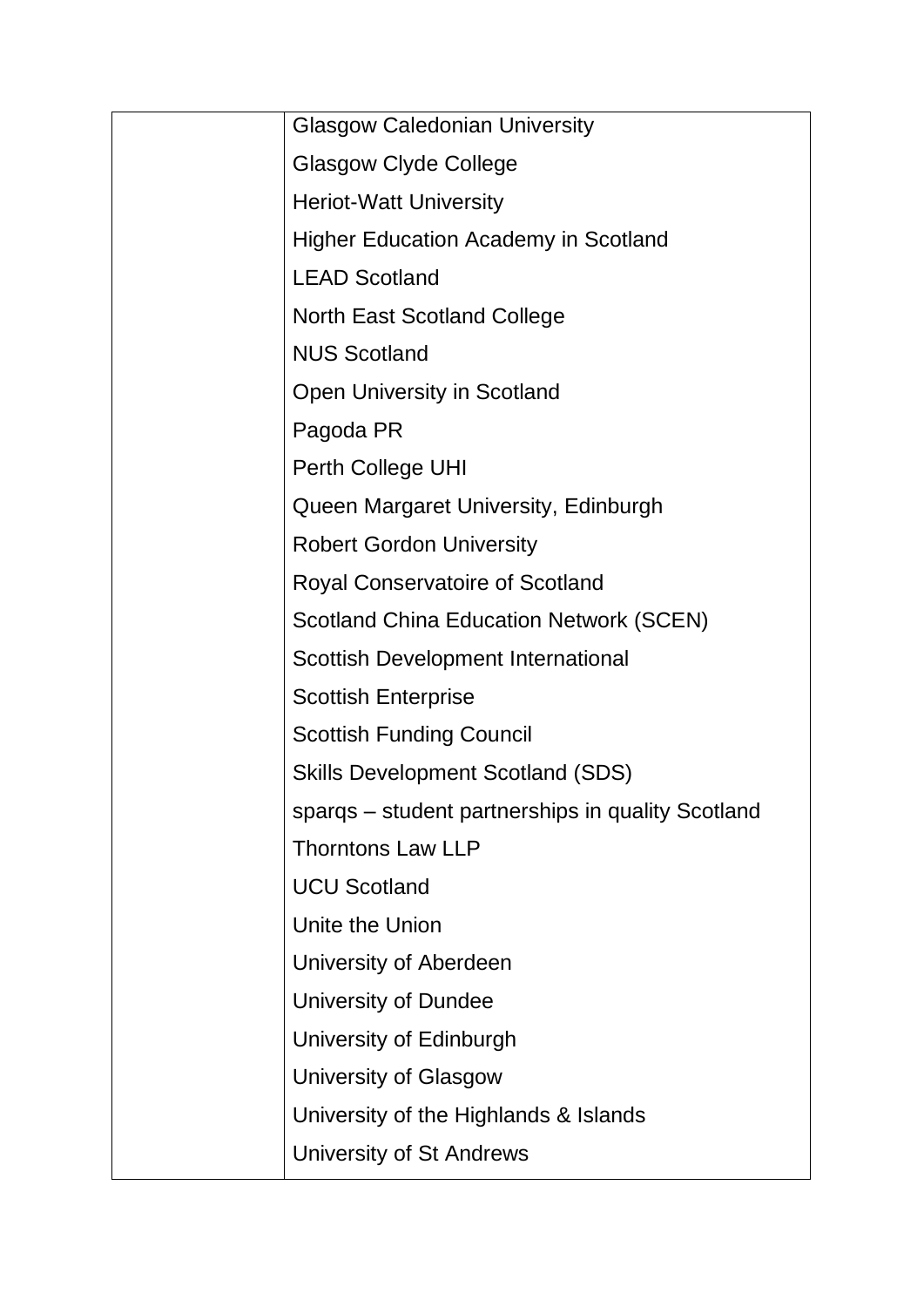| <b>University of Stirling</b>      |
|------------------------------------|
| University of Strathclyde          |
| University of the West of Scotland |
| <b>West College Scotland</b>       |

#### **Group Office Bearers**

Please provide names for all office bearers. The minimum requirement is that two of the office bearers are MSPs and one of these is Convener – beyond this it is a matter for the Group to decide upon the office bearers it wishes to have. It is permissible to have more than one individual elected to each office, for example, coconveners or multiple deputy conveners.

| Convener           | Ms Liz Smith MSP                            |
|--------------------|---------------------------------------------|
| Deputy<br>Convener | Ms Kaukab Stewart MSP                       |
| Secretary          | Universities Scotland and Colleges Scotland |
| Treasurer          | N/A                                         |

# **Financial Benefits or Other Benefits**

Please provide details of any financial or material benefit(s) the Group anticipates receiving from a single source in a calendar year which has a value, either singly or cumulatively, of more than £500. This includes donations, gifts, hospitality or visits and material assistance such as secretariat support.

N/A

# **Subscription Charged by the Group**

Please provide details of the amount to be charged and the purpose for which the subscription is intended to be used.

N/A

#### **Convener Contact Details**